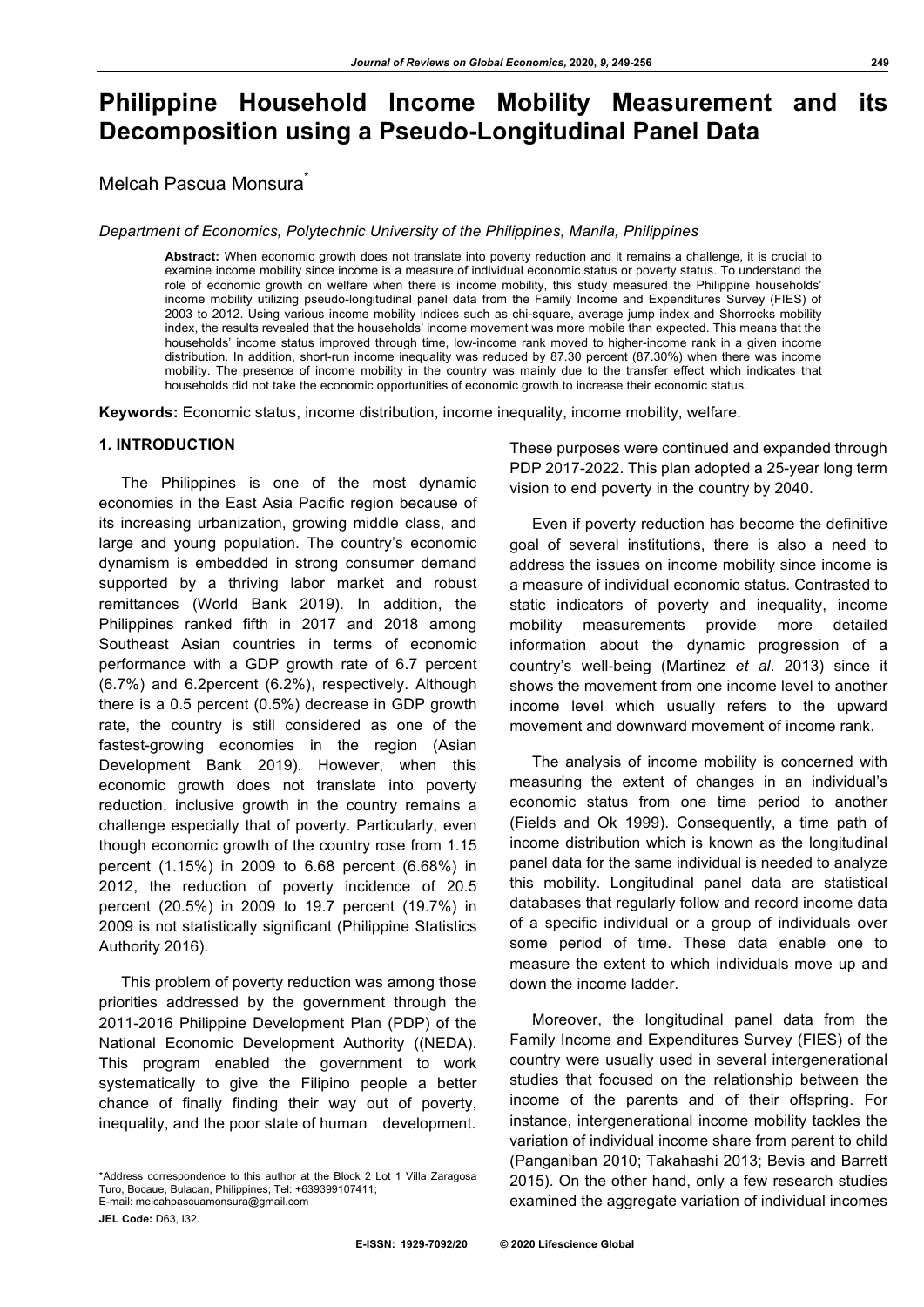(Martinez *et al*. 2013; Martinez *et al*. 2015) but there is an emerging literature that addresses aggregate income movement (Shorrocks 1978; Fields 1996; Mitra and Ok 1998; Fields 2005; Satya 2009; Fields 2009; Cowell and Flachaire 2011).

Thus, this paper aims to contribute to the few researches that focused on the aggregate variation of household incomes. The following three questions are addressed in this study: (1) is income mobility present in the Philippines and how large will it be? (2) when does one group of households exhibit more income variation than another? (3) what are the sources of income mobility?

These questions were answered using mobility measures such as chi-square, average jump index, and Shorrocks mobility index because this paper focused on the positional movement of households' income. According to Fields (2010), the usage of mobility indices depends on the definition of income mobility in the study, whether it refers to "directional income movement" or "positional movement". In addition, the concepts of Fields-Ok indices on income mobility decomposition through growth effects and transfer effects were utilized.

## **2. METHODOLOGY**

## **2.1. Data**

A genuine longitudinal panel data is not available in most developing countries including the Philippines. That is why, a pseudo-longitudinal panel data was generated using a three-period survey of Family Income and Expenditures Survey (FIES), 2003-2006, 2006-2009, and 2009-2012.

A household data matching method was used to track the households that were interviewed from 2003 to 2012. The data were filtered using household head's gender, household head's age, and household head's marital status. A household was expected to be present in the three-period survey when the household head's age increased by three (3) years for every survey after 2003. When this assumption was not met, the household was dropped in the sample. It is important to note that income mobility of the households can only be measured if the same households were interviewed and considered from the start until the last year of the survey.

Although the Philippine Statistics Authority (PSA) has conducted FIES before and after the selected time frame, there were improvements and adjustments on the survey questionnaires used in each survey period that resulted in some differences in the output of the

surveys. Since household matching was used to create a pseudo-longitudinal panel data, it was crucial to have the same data sets from the initial year to the final year. Thus, the selected periods, 2006 to 2012, utilized the same data output.

After the process of data matching, a total of 5,130 households were included in the study. Household income was deflated using the Consumer Price Index (CPI) with base year 2000 and was then divided by the number of household members to realize the real income change – real income was used as income in the entire discussion.

## **2.2. Income Mobility Measurement**

The income mobility indices were computed using an income matrix that includes household's relative rank or position in the income distribution. This matrix was constructed by dividing the households' income into quintiles.

## *2.2.1. Income Transition Matrix*

Quintile transition matrices (i.e. decile, quintile, etc.) are commonly used to represent the income classes of the households. It is composed of rows which represent the income classes of the households in the initial year and of columns which represent the income classes in the final year; each row sums up to 100 percent (100%). The smaller the income bracket like the quintile, the more likely that the household will move between the brackets and thus mobility is larger compared to larger income brackets like the decile.

Consider an income transition matrix  $P^{n \times n}$  dimension where each cell  $p_{ij}(x, y)$  is the percentage of households who move from income group *i* to income group *j* from time *t* to time  $t + 1$ and  $R_+^{m \times m}$  taken as the space of all income distributions,  $m$  income ranges from one criterion to another.

$$
P(x, y) = [p_{ij}(x, y)] \in R_+^{m \times m}
$$

The  $x$  and  $y$  above are the income distribution spaces in the initial year  $t$ , and final year  $t + 1$ , respectively, and  $n$  is the total level of income in the distribution.

#### *2.2.2. Income Mobility Indices*

### 1. Chi-Square Index

The calculated chi-square value shows how distant the actual transition matrix is from the observed frequencies. The quintile transition matrix with 5x5 inter-period income matrix would compute the chi-square index as: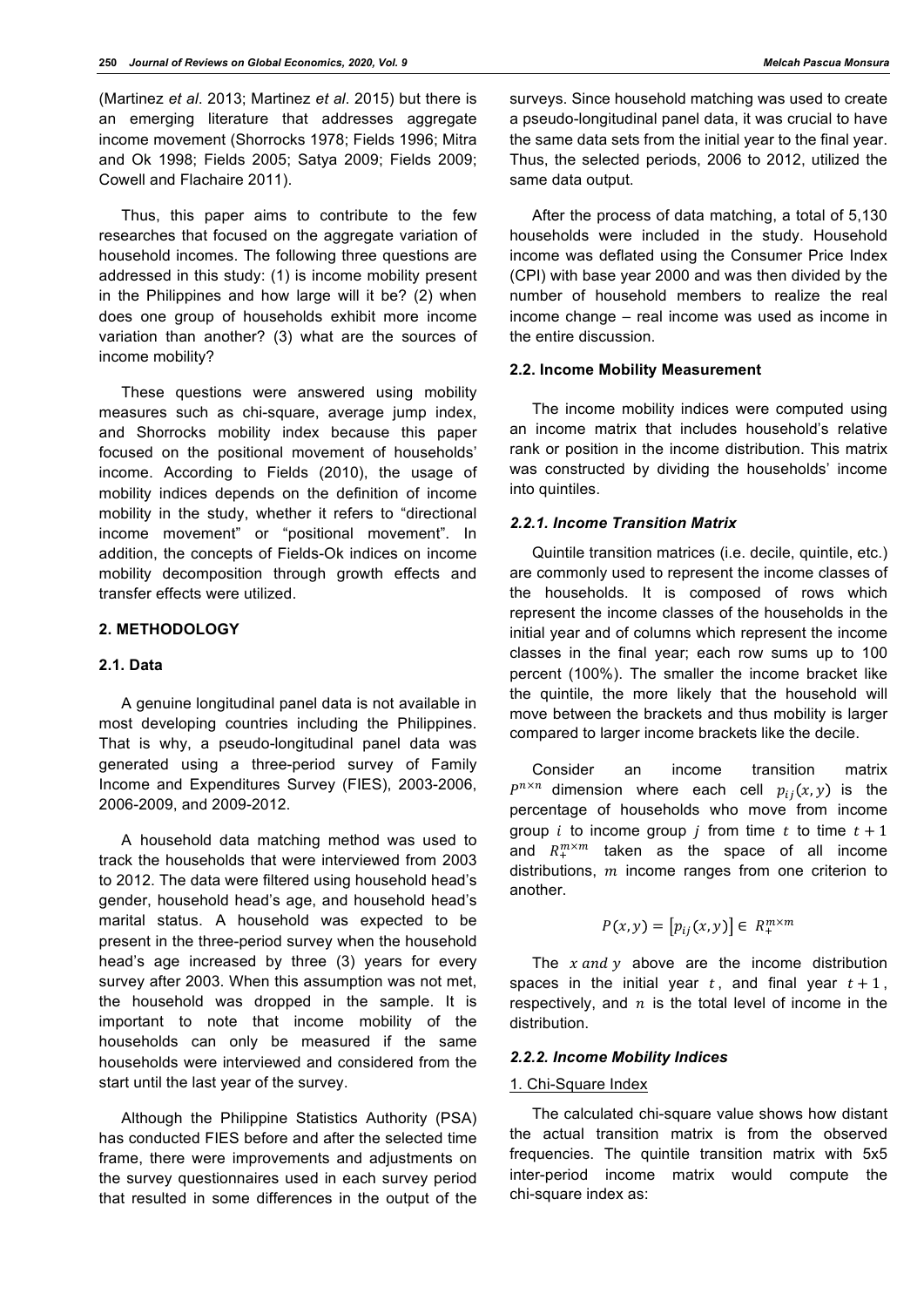$$
X^2 = \sum_{ij} \frac{(OBS_{ij} - EXP_{ij})^2}{EXP_{ij}}
$$

where  $OBS_{ii}$  is the observed frequencies and  $EXP_{ii}$ is the expected frequencies. Comparing the computed chi-square values in two different mobility scenarios, a larger  $X^2$  value is more time - dependent that makes the income less mobile than the other.

## 2. Average Jump Index

This index shows the mobility degree when the household's rank (in quintiles) moves in income distribution. This is calculated as:

$$
M_p = \frac{1}{n} \sum_{i=1}^{n} \left| P_i^{\mathcal{Y}} - P_i^{\mathcal{X}} \right|
$$

where  $n$  refers to the number of households while  $P_i^x$ and  $P_i^y$  refer to the household's ordinal position in the income distribution at the original time  $t$  and final time  $t + 1$ , respectively.

## 3. Shorrocks Mobility Index

In this index,  $m$  is an indicator of the rigidity of the income distribution. It is defined in a two-period situation measuring the degree of inequality that is present when the time period lengthened. Thus, it is measured through:

$$
m = \frac{I(x + y)}{\frac{[I(x) + U_y I(y)]}{U_x + U_y}}
$$

where  $I(.)$  is a particular scale-invariant inequality  $index<sup>2</sup>$  A share movement of income is measured in this index. A high mobility index represents more inequality reduced in the span of two years. This also shows how income inequality will be partly offset when there is a presence of income mobility.

The lectures of Professor Philippe Van Kerm<sup>3</sup> on the tools for the analysis of income mobility using STATA were used in the computation. Income mobility in the three periods, 2003-2006, 2006-2009, and 2009-2012 were measured using the command 'matrxmob' in STATA.

After grouping the household incomes into quintiles. a quintile transition matrix for each period was generated. Several indices were also computed using the matrix, these are Shorrocks mobility index, Atkinson *et al*. mobility index, and average jump index.

The chi-square index used the matrix but was computed in excel using the formula. Among these indices, only three were chosen such as chi-square, average jump index and Shorrocks index. Atkinson *et al*. mobility index, quantifies the extent of mobility, however, it varies with quintiles and distance between the initial year and the base year – the longer the time period, the smaller is the mobility ratio (Asadullah 2012). Since this paper considered a short-run period, a high mobility index is a biased result. Thus, the omission of this index had no implication on the analysis of this study. The selected indices were summarized in Table **2** for further discussions.

## *2.2.3. Income Mobility Decomposition Measurement*

Fields-Ok indices capture the movement when all incomes change by a constant amount of money. Consider a base income and final income by  $x_i$  and  $Y_i$ respectively, where  $i = 1,2,...n$ . Consider also  $R_t$  as the space of income distribution with  $n$  households at time t,  $R_t = (x_1, x_2, \dots, x_n)$ . Suppose  $R_t$  as the initial income distribution has become  $R_{t+1}$  as the final income distribution, that  $R_t = (x_1, x_2, \dots, x_n)$  to  $R_{t+1} = (y_1, y_2, \dots, y_n)$  . Consequently, Fields-Ok mobility indices can be computed as:

1. Absolute Percentage Mobility Index

$$
M_a(x, y) = \frac{\sum_{j=1}^{n} |x_i - y_i|}{\sum_{i=1}^{n} x_i}
$$

This index is also called the percentage symmetric dollar income movement (percentage of the mean base year income).

#### 2. Relative Mobility Index

$$
M_r(x, y) = \frac{1}{n} \sum_{j=1}^{n} \left| \log x_i - \log y_i \right|
$$

where base year income is taken into account. This index measures income movements that are sensitive to base year incomes. The logs of base year and final year were considered rather than the income alone.

The two indices above would indicate that the larger the value of the indices the larger income movement is from the initial time  $t$  to final time  $t + 1$ . They are decomposable into two parts; (1) income change is due to economic growth; and (2) income change is due to the transfer effect which means that income can move upward or downward while holding the mean constant.

The total income mobility  $(x, y) = \sum_{j=1}^{n} |x_i - y_j|$ decomposed into two parts given as:

$$
(x,y) = \sum_{j=1}^{n} |x_i - y_j| = G_n(x,y) + T_n(x,y)
$$

 $\frac{1}{1}$  This formula is the same as the formula used by Jin-qi, Qiang, and Guang-sheng (2009) in Measuring the Income Mobility of Rural China<br><sup>2</sup>Discussions of Fields (2000) ware cancidated in this index  $2$ Discussions of Fields (2000) were considered in this index.

<sup>3</sup> https://www.stata.com/meeting/2dutch/vankerm.pdf?fbclid=IwAR3bQt8jr6ZnV saLrCyW8vEHNiM5MV-N79aVYRab5NZUWh7B0l7B7P36yv8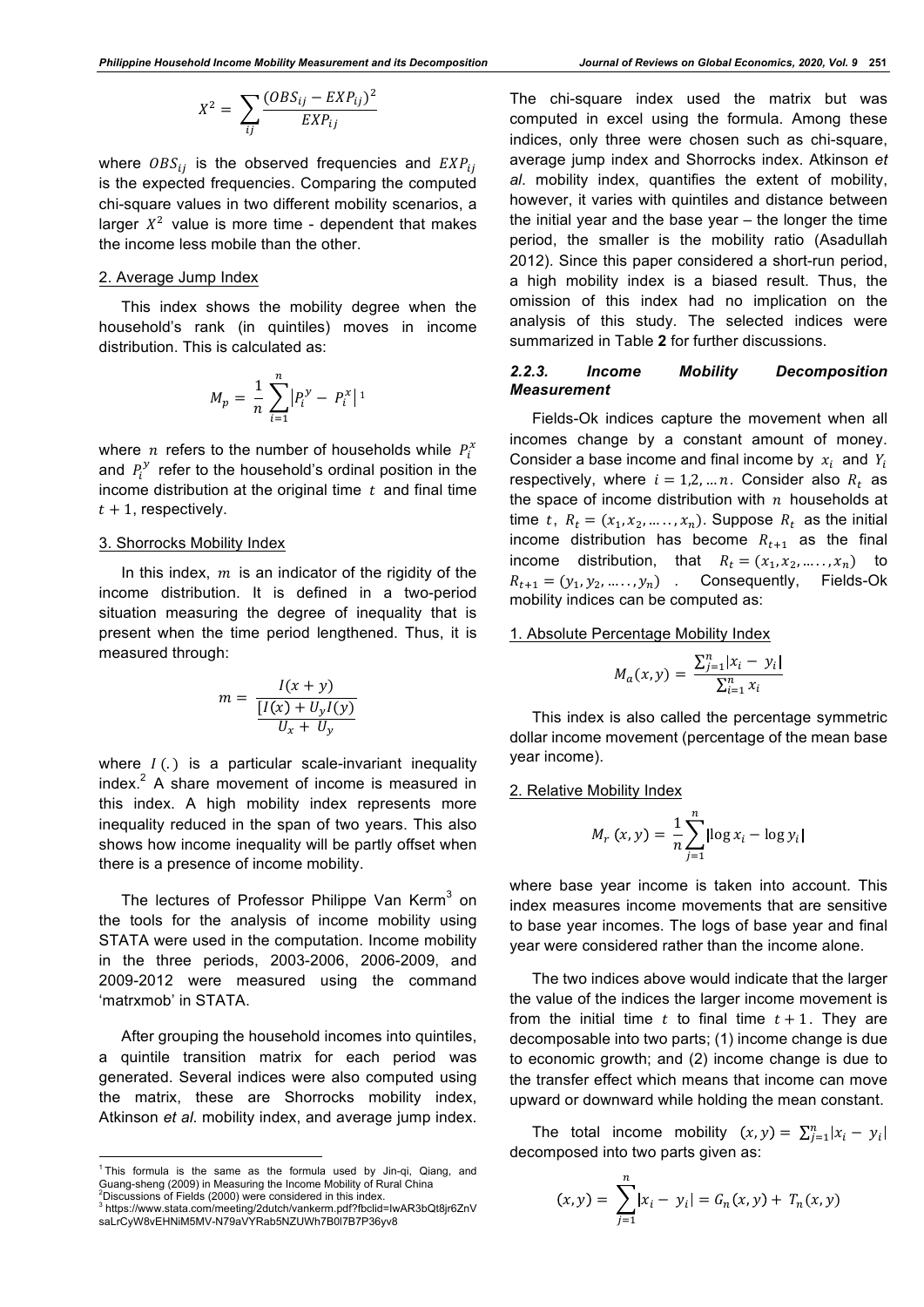where  $G_{n}(x,y) = \sum_{i=1}^{n} y_i - \sum_{i=1}^{n} x_i$ and  $T_n(x, y) =$  $2\left[\sum_{i\in L_{n(x,y)}}^{n}(x_i - y_i)\right]$ .<sup>4</sup> Thus, decomposition absolute mobility index due to growth effect is:

$$
M_a(x,y) = \left(\frac{1}{\sum_{i=1}^n x_i}\right) \left(\sum_{i=1}^n (y_i - x_i)\right) + \left(\frac{1}{\sum_{i=1}^n x_i}\right) 2 \left[\sum_{i \in L_{n(x,y)}}^n (x_i - y_i)\right]
$$

And the decomposition relative mobility index is:

$$
M_r(x, y) = \frac{1}{n} \sum_{j=1}^n (\log y_i - \log x_i) + \frac{2}{n} \sum_{i \in L}^n (\log y_i - \log x_i)
$$

where  $L \equiv \{i: x_i > y_i\}^5$ 

The Fields-Ok indices were generated using the command 'fokmob' in the STATA. This command has the ability to decompose the total income mobility into the growth and transfer effects. The summary list of results is indicated in Table **3**.

## **3. EMPIRICAL RESULTS**

## **3.1. Descriptive Analysis of the Households' Income**

Household incomes from 2003 to 2012 are summarized in Table **1**. On the average, real income of households is increasing over time with minimum income of 1,985 pesos and maximum income of 842,814.60 pesos in 2003. The households' minimum income was increased by 38.06 percent (38.06%) from 2003 to 2012. However, there is an almost 70 percent (70%) increase in the households' maximum income in the same periods.

From 2003 to 2006, the households' maximum income decreased by 61.47 percent (61.47%). There was a 61.22 percent (61.22%) decline in the difference of minimum income and maximum income from 2003 (840,829.46 pesos) to 2006 (514,735.15 pesos). This result was reflected by a less unequal income distribution in 2006. The estimated Gini coefficient of 0.4580 in 2006, which was lower than the 2003 ratio of 0.4605, indicates that a movement towards a more equal or less unequal income distribution is perceptible (Philippine Statistics Authority 2009). However, the maximum income continuously increased from 2006 to 2012, while minimum income increased by a small amount, which results in an increase in the difference of maximum income and minimum income of 70.16 percent (70.16%) from 2006 to 2009 and 60.28 percent

(60.28%) in 2009 to 2012. This decline in the gap between minimum income and maximum from 61.22 percent (61.22%) in 2003-2006 period to 60.28 percent (60.28%) in 2009-2012 period indicates an enhancement in income distribution towards short-run income equality.

## **3.2. Household Income Mobility Measurement**

Table **2** shows the measurement of income mobility in the Philippines using three income mobility indices, the chi-square, average jump index, and Shorrocks mobility index. The value of chi-square was decreasing over time which means that households' income movement was more mobile. Further, the average jump index decreased from the first period (2003-2006) to the second period (2006-2009) but with a minimal decline of 0.003. This was increased in the third period (2009-2012) from 1.091 to 1.103 which indicates an improving income status. The low-income rank households moved to a higher income rank on the same income distribution. The size of the household movement between different income levels improved from the first period to the third period. More households will have moved upward from lower income rank to a higher income rank.

The Shorrocks mobility index represents the reduced amount of income inequality of the country for a particular period. This index ranges from 0 to 1, where 1 means zero income inequality when there is income mobility. In the first and third periods, the computed indices of 0.854 and 0.85, respectively, indicate that income inequality was reduced by 85 percent (85%). In the second period, income inequality was reduced by 86 percent (86%). After investigating the three periods, income inequality was reduced by 87.3 percent (87.3%) from 2003 to 2012 when income mobility was present.

Therefore, there is a presence of income mobility in the Philippines from 2003 to 2012. The income mobility indices concluded that there is an improving households' income status which can give more economic opportunities. Accordingly, the more mobile the household income is, the greater is the reduction in income inequality.

## **3.3. Income Mobility Decomposition**

The computed Fields-Ok indices using STATA are summarized in Table **3**. This table was divided into two parts. The upper portion represents the absolute percentage mobility index while the lower portion represents the relative mobility index. Both indices used Fields-Ok to decompose income mobility and to identify the factors that can cause income mobility.

 $-$ <sup>4</sup>The process of decomposition was discussed by Fields (2000).

<sup>5</sup> Computation of transfer effect and growth effect of Jin-qi, Qiang and Guang-sheng (2009) in Measuring Income Mobility of Rural China.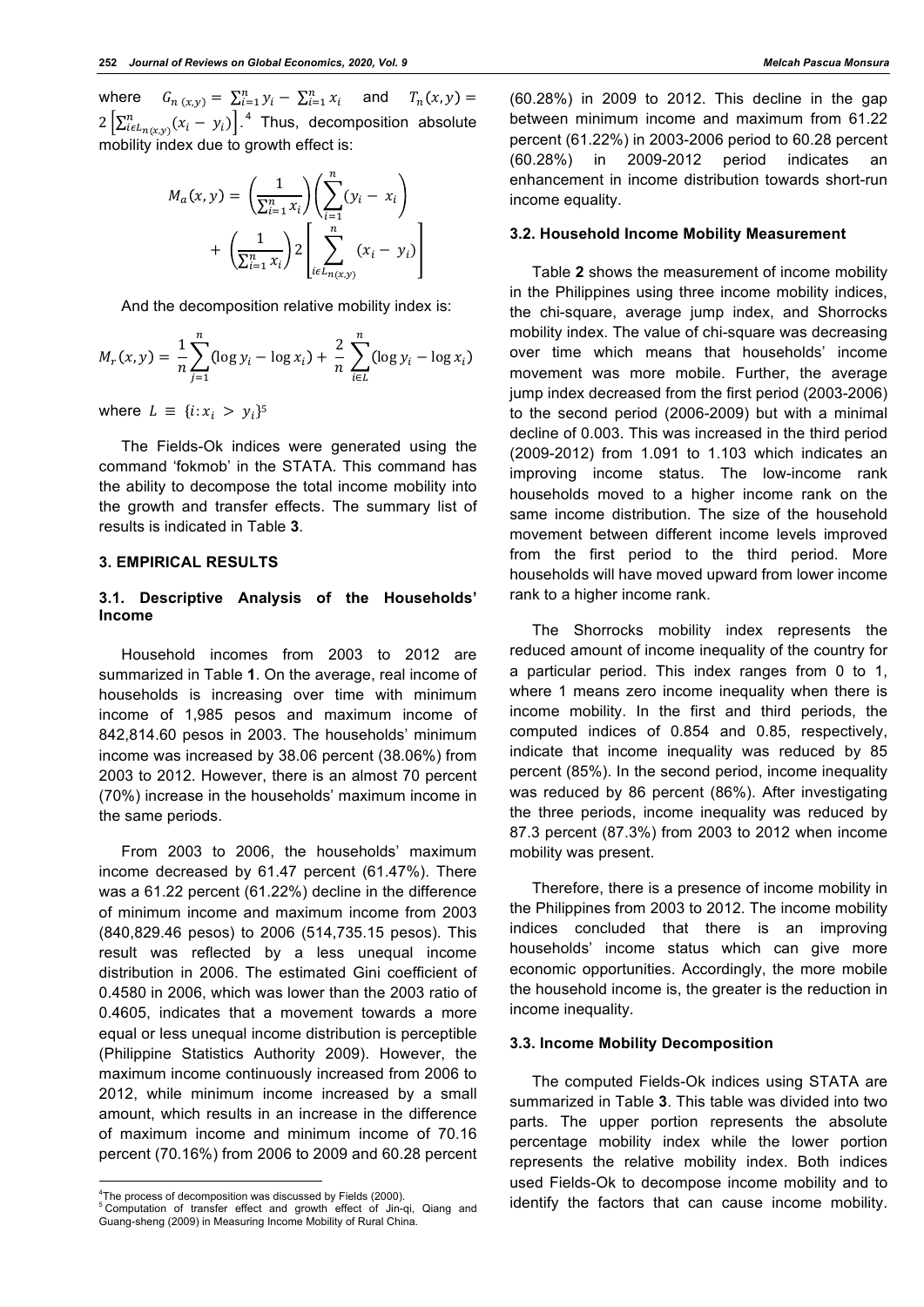| Year | Mean      | Std. Dev. | Min.     | Max          |
|------|-----------|-----------|----------|--------------|
| 2003 | 25.204.26 | 31.646.82 | 1.985.14 | 842.814.60   |
| 2006 | 36.561.61 | 38,805.70 | 3.364.75 | 518.099.90   |
| 2009 | 37.522.36 | 40.000.35 | 3.681.53 | 737.304.80   |
| 2012 | 53.201.30 | 61,918.74 | 5,215.96 | 1,222,152.00 |

**Table 1: Household Income from 2003 to 2012**

Source of raw data: FIES of Philippine Statistics Authority.

#### **Table 2: Household Income Mobility Measurement in the Philippines**

| Time periods  | Chi-square $X^2$ | Average Jump Index, M <sub>p</sub> | <b>Shorrocks Mobility Index, M</b> |
|---------------|------------------|------------------------------------|------------------------------------|
| $2003 - 2006$ | 1.170            | 1.094                              | 0.854                              |
| $2006 - 2009$ | 1.142            | 1.091                              | 0.860                              |
| $2009 - 2012$ | 1.117            | 1.103                              | 0.850                              |
| $2003 - 2012$ | 1.016            | 1.135                              | 0.873                              |

Note: The results were generated from STATA except chi-square. Chi-square values were computed using excel.

These factors can be determined if the income mobility was due to economic opportunities when there is economic growth (growth effect) or if income mobility was due to transfer of income from one to another but the total income remains the same (transfer effect).

The results showed that Fields-Ok total mobility is the same with the value of the transfer effect because there is a zero-growth effect. This means that the income mobility of the households in the Philippines was due to transfer of income from one individual to another individual, but the total income remains constant. There was no household that experienced income mobility when the economy got richer.

This result may reflect the challenge of translating economic growth into poverty reduction. Although the country experienced significant change in economic growth from 4.97 percent (4.97%) in 2003 to 6.684 percent (6.684%) in 2012, poverty incidence and severity of poverty decreased by a minimal and insignificant degree. There is a decline of 0.3 percent (0.3%) in poverty incidence in the country from 2003 to 2012, from 20.0 percent (20%) in 2003 to 19.7 percent (19.7%) in 2012. In addition, severity of poverty which captures inequality of income among the poor decreased by 0.4 percent (0.4%) from 2.2 percent (2.2%) in 2003 to 1.9 percent (1.9%) in 2012. Hence, the government's efforts in improving poverty amidst an increasing economic performance are still problematic resulting in the possibility of experiencing zero-growth effect.

The absolute percentage income mobility and relative income mobility indices due to the transfer effect are increasing over time. The mobility is absolute when the movement of the socioeconomic status of an individual can be derived by looking at his income taken in isolation while relative mobility refers to the change in one's income with respect to the change in the income of other individuals in his generation.

The absolute percentage income mobility of 36.45 percent (36.45%) in 2003 due to the transfer effect was

| <b>Mobility Index</b>             | Time period | <b>Transfer Effect</b> | <b>Growth Effect</b>         |  |
|-----------------------------------|-------------|------------------------|------------------------------|--|
| Fields-Ok                         | 2003-2006   | 36.45                  |                              |  |
| Absolute                          | 2006-2009   | 36.56                  |                              |  |
| Percentage                        | 2009-2012   | 36.75                  |                              |  |
| Mobility Index                    | 2003-2012   | 37.40                  |                              |  |
|                                   | 2003-2006   | 0.442                  | Zero Value for growth effect |  |
| Fields-Ok                         | 2006-2009   | 0.442                  |                              |  |
| Relative<br><b>Mobility Index</b> | 2009-2012   | 0.445                  |                              |  |
|                                   | 2003-2012   | 0.461                  |                              |  |

**Table 3: Decomposition of Income Mobility**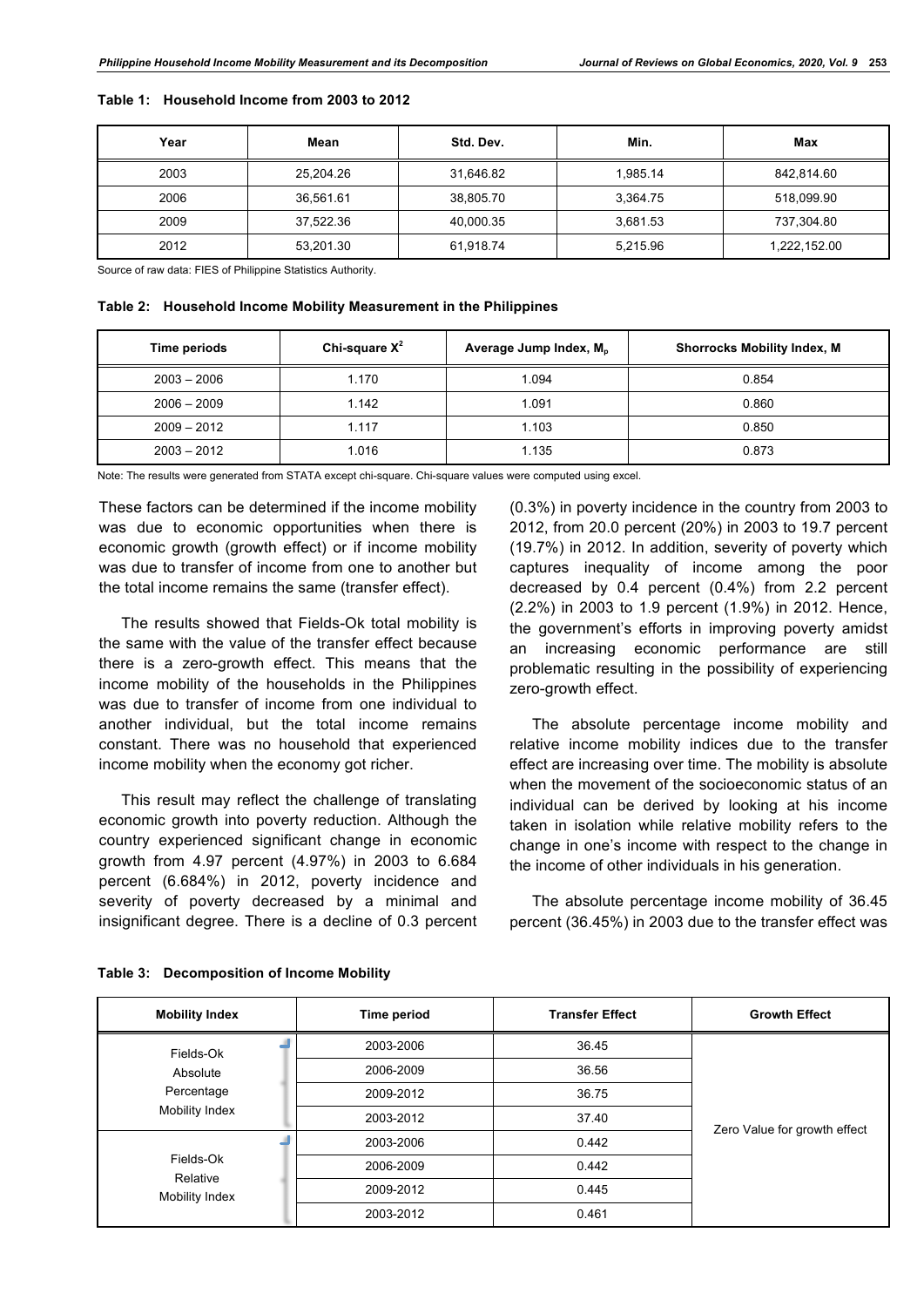increased to 36.75 percent (36.75%) in 2012 while the relative income mobility index of 0.442 due to the transfer effect rose to 0.445 in 2012. Over the whole time period, from 2003 to 2012, there was an absolute percentage income mobility of 37.40 percent (37.40%) and a relative income mobility of 0.461, both of which were due to the transfer effect. This transfer effect may be due to the Filipino culture of relying on luck through lottery games to fulfill their dreams of having a better life and to get out of poverty, instead of paying more attention to their work and meaningful spending (Banasihan *et al*. 2011). This culture of gambling permeates all sectors of Philippine society. Nearly every segment of the population participates to some degree in gambling activities, whether legal or illegal (Matejowsky 2003).

Furthermore, the presence of intergenerational wealth transfers from parents to children in the country can also contribute to the transfer effect. This transfer may be in the form of land, schooling investments, and nonland assets including pensions and business capital and interests less debts. This intergenerational transfer of wealth, from parents to children, can directly affect the lifetime income of individuals (Estudillo *et al*. 2001); particularly, when the parents transfer their land ownership to their children, the land maybe used to increase the children's income but not to increase the total income of the family.

## **4. CONCLUSION**

It can be noted that there is a presence of household income mobility in the Philippines. The income mobility indices showed that income mobility in the country is improving over time. There is also an increasing number of households that have an income movement from lower income rank to higher income rank. When there is income mobility, a large reduction in income inequality is experienced, indicated by the high value of the Sharrocks index.

The occurrence of income mobility was decomposed into the growth effect and transfer effect as stated by the process of Fields (2000) on income mobility decomposition. The results showed that the total income mobility of the household was mainly due to the transfer effect. There is no or zero income mobility due to the growth effect as the country is having difficulty in translating economic growth into poverty reduction. From 2003 to 2012, the transfer effect was the only factor that could cause income mobility of the household in the Philippines.

The rank movement of individual's income may have been due to inherited wealth, lottery prize, reward

from others, and borrowed money. The sources of change in their incomes were not from interests on savings and lending, dividends from investments, and earnings through salaries and wages when there was growth in the economy. Therefore, although income mobility is evident in the country there is no evidence that it will create an economic opportunity to address the problem of poverty and income inequality among the poor because the households' total income did not change overtime.

An income mobility that is mainly due to the transfer effect overtime indicates that the total income in the country did not really change through time. An effort to encourage individuals or household members to save, to invest, and to increase their labor productivity is very crucial for them to take the opportunities to enable them to move their income levels when there is growth in the economy. This effort could also lead to an increase in households' absolute income.

The government's program on financial literacy, considered as the most important component of the Philippines' financial inclusion policy, through the help of government-owned and controlled corporations (GOCCs), private financial institutions and the academe is important to educate the households on how to responsibly spend and earn from their income. This program can be included in the school curriculum as part of government's efforts on human capital development in education. Through this program, an individual will become open-minded, informed and trained on how to take the opportunities of having more income during economic growth. In the Philippines, where financial literacy remains low, effective financial education programs are much needed. In a survey of Filipino adults, only two percent (2%) correctly answered seven (7) financial literacy questions; 88 percent (88%) correctly answered only three (3) out of the seven (7); and 10 percent (10%) had zero correct answers. These questions covered basic numeracy, compounding interest computation, comparing prices, and simplified concepts of inflation and investment diversification (Bangko Sentral ng Pilipinas 2018).

A successful financial literacy program enhances the financial stability of the stakeholders because they make rational decisions and manage their funds and businesses well. They are also protected from fraudulent transactions and dubious deals. With the assistance of local governments, regulators can check on the activities of regulated entities. Thus, clients who are well informed of their rights can access the alternative dispute procedures offered by regulators to settle complaints (Department of Finance 2016).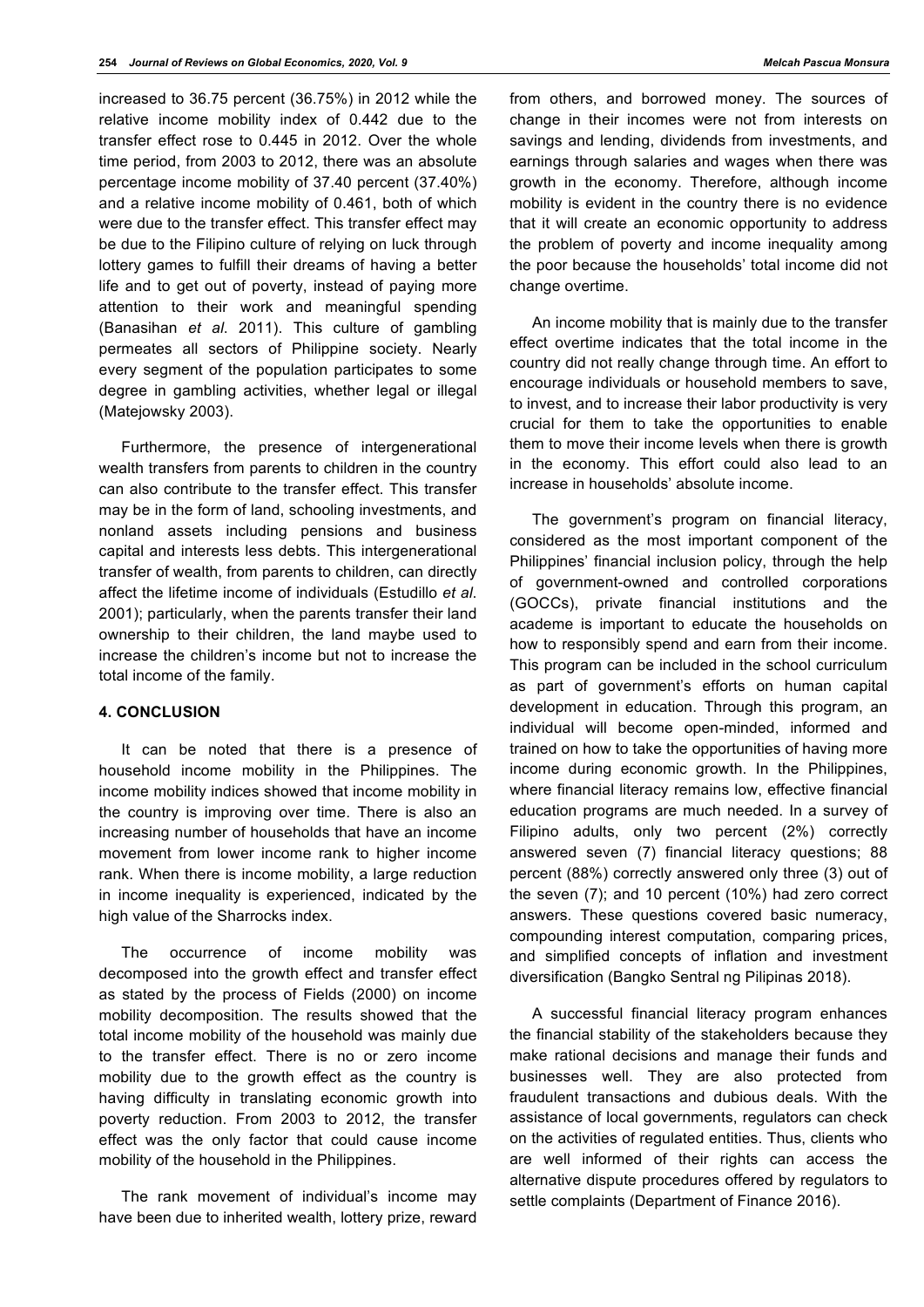## **Annex 1.1: Quintile Transition Matrix of 2003 to 2006**

|                        | Quintile in 2006       |                        |                       |                        |                     |
|------------------------|------------------------|------------------------|-----------------------|------------------------|---------------------|
| Quintile in 2003       | <b>Bottom quintile</b> | <b>Second quintile</b> | <b>Third quintile</b> | <b>Fourth quintile</b> | <b>Top quintile</b> |
| <b>Bottom quintile</b> | 36.84                  | 27                     | 18.91                 | 12.77                  | 4.48                |
| Second quintile        | 28.27                  | 25.73                  | 23.29                 | 15.59                  | 7.12                |
| Third quintile         | 18.23                  | 22.9                   | 22.51                 | 21.44                  | 14.91               |
| Fourth quintile        | 11.79                  | 15.59                  | 22.12                 | 25.24                  | 25.24               |
| Top quintile           | 4.87                   | 8.77                   | 13.16                 | 24.95                  | 48.25               |
| $N = 5,130$            |                        |                        |                       |                        |                     |

#### **Annex 1.2: Quintile Transition Matrix of 2006 to 2009**

|                        | Quintile in 2009       |                        |                       |                        |                     |
|------------------------|------------------------|------------------------|-----------------------|------------------------|---------------------|
| Quintile in 2006       | <b>Bottom quintile</b> | <b>Second quintile</b> | <b>Third quintile</b> | <b>Fourth quintile</b> | <b>Top quintile</b> |
| <b>Bottom quintile</b> | 37.04                  | 29.24                  | 17.54                 | 11.89                  | 4.29                |
| Second quintile        | 28.27                  | 25.44                  | 22.12                 | 15.59                  | 8.58                |
| Third quintile         | 18.71                  | 21.93                  | 21.83                 | 22.51                  | 15.01               |
| Fourth quintile        | 11.6                   | 15.5                   | 22.61                 | 24.85                  | 25.44               |
| Top quintile           | 4.39                   | 7.89                   | 15.89                 | 25.15                  | 46.69               |
| $N = 5,130$            |                        |                        |                       |                        |                     |

## **Annex 1.3: Quintile Transition Matrix of 2009 to 2012**

|                        | Quintile in 2012       |                 |                       |                        |                     |
|------------------------|------------------------|-----------------|-----------------------|------------------------|---------------------|
| Quintile in 2009       | <b>Bottom quintile</b> | Second quintile | <b>Third quintile</b> | <b>Fourth quintile</b> | <b>Top quintile</b> |
| <b>Bottom quintile</b> | 37.23                  | 27.29           | 18.13                 | 12.09                  | 5.26                |
| Second quintile        | 24.95                  | 26.41           | 23.59                 | 17.06                  | 7.99                |
| Third quintile         | 20.18                  | 22.03           | 24.85                 | 18.71                  | 14.23               |
| Fourth quintile        | 11.89                  | 16.37           | 21.05                 | 24.76                  | 25.93               |
| Top quintile           | 5.75                   | 7.89            | 12.38                 | 27.39                  | 46.59               |
| $N = 5,130$            |                        |                 |                       |                        |                     |

## **Annex 1.4: Quintile Transition Matrix of 2003 to 2012**

|                        | Quintile in 2012       |                 |                       |                        |                     |
|------------------------|------------------------|-----------------|-----------------------|------------------------|---------------------|
| Quintile in 2003       | <b>Bottom quintile</b> | Second quintile | <b>Third quintile</b> | <b>Fourth quintile</b> | <b>Top quintile</b> |
| <b>Bottom</b> quintile | 33.24                  | 26.8            | 19.2                  | 14.13                  | 6.63                |
| Second quintile        | 29.82                  | 24.46           | 23.39                 | 13.94                  | 8.38                |
| Third quintile         | 20.08                  | 23.78           | 21.93                 | 19.98                  | 14.23               |
| Fourth quintile        | 11.01                  | 16.76           | 22.03                 | 25.34                  | 24.85               |
| Top quintile           | 5.85                   | 8.19            | 13.45                 | 26.61                  | 45.91               |
| $N = 5,130$            |                        |                 |                       |                        |                     |

#### **REFERENCES**

Asadullah, M Niaz. (2012). "Intergenerational Economic Mobility in Rural Bangladesh." The Journal of Development Studies 48(9): 1193-1208. https://doi.org/10.1080/00220388.2011.646988

Asian Development Bank. (2019). Retrieved March 27, 2020. https://doi.org/10.22617/BRF190580-2

Bangko Sentral ng Pilipinas. (2018). Bangko Sental ng Pilipinas to Conduct First Financial Education Stakeholders Expo. Retrieved March 27, 2020 http://www.bsp.gov.ph/ publications/media.asp?id=4868&yr=2018